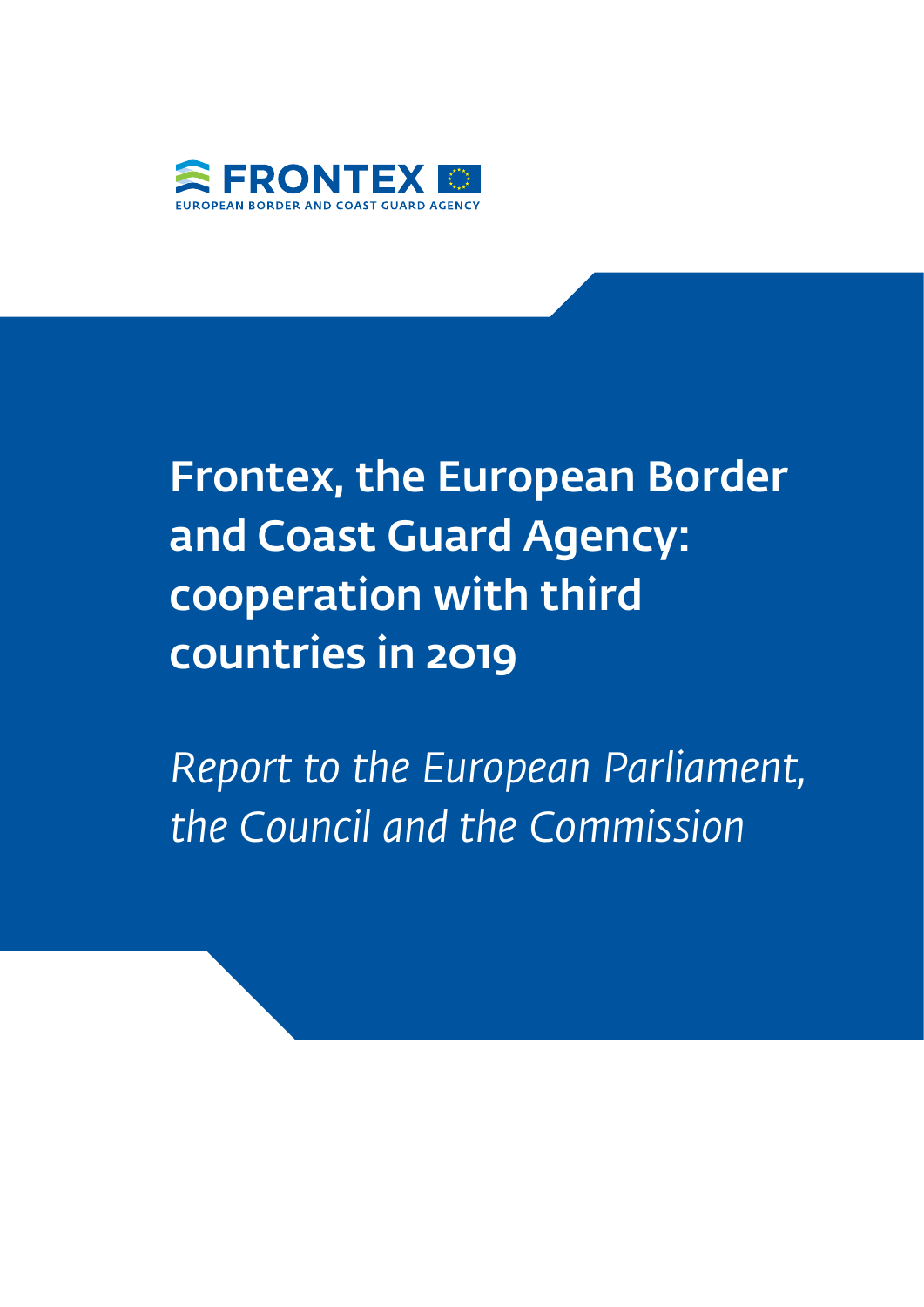

Plac Europejski 6 00–844 Warsaw, Poland T +48 22 205 95 00 F +48 22 205 95 01

frontex@frontex.europa.eu www.frontex.europa.eu

© European Border and Coast Guard Agency (Frontex), 2020

Print: TT-01-20-339-EN-C PDF: TT-01-20-339-EN-N

FPI 20.0054

All rights reserved. Reproduction is authorised provided the source is acknowledged.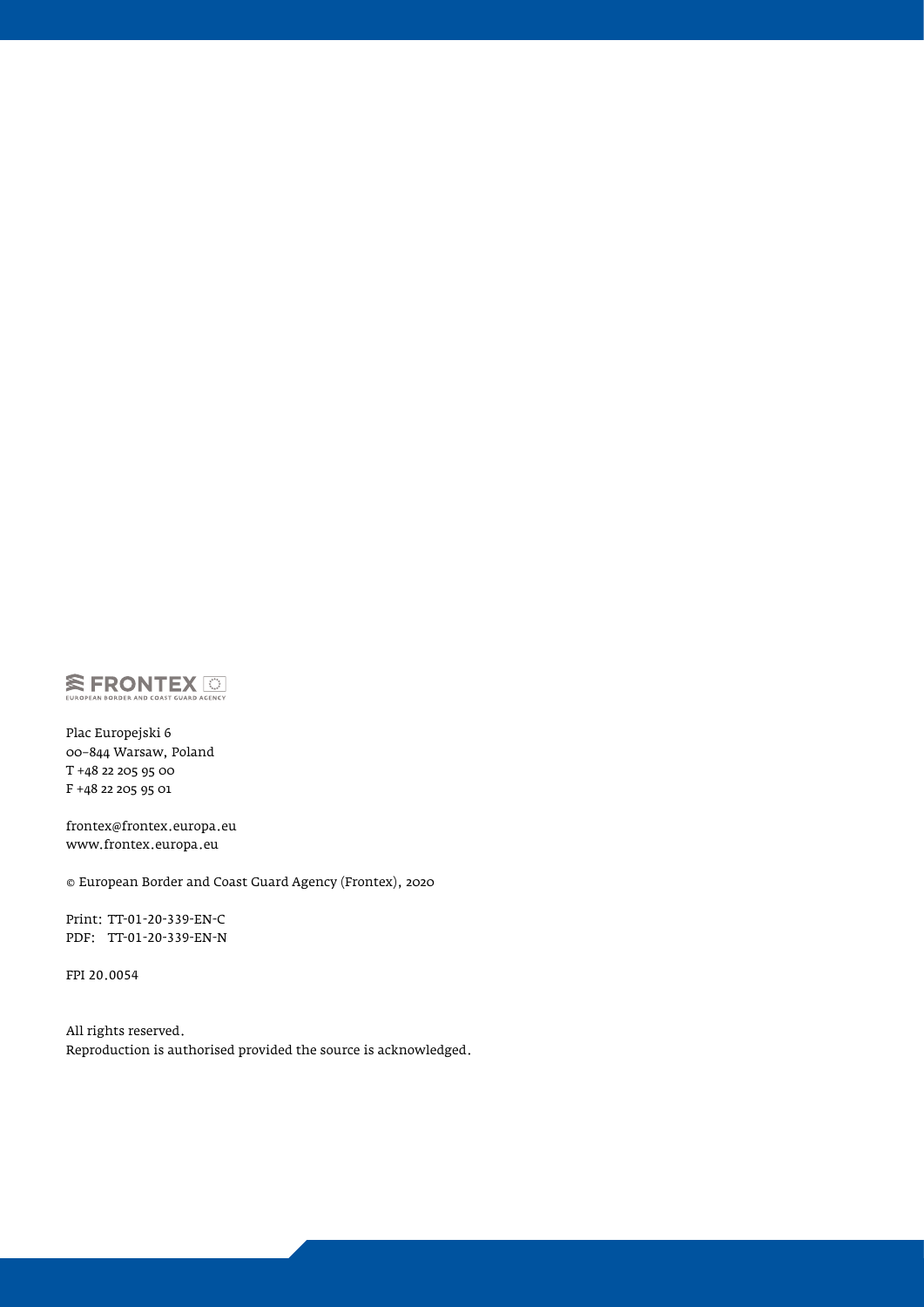### **Content**

**[Foreword](#page-3-0) #4**

- **1. [International cooperation](#page-4-0) #5** [Regional priorities](#page-4-0) #5 [Frontex Liaison Officers to third countries](#page-5-0) #6 [Promoting and upholding fundamental rights](#page-5-0) #6 [Enhancing synergies with the EU community](#page-6-0) #7 [Multilateral fora](#page-6-0) #7
- **2. [Situational awareness and monitoring](#page-8-0) #9**
- **3. [Operational cooperation at the external borders #10](#page-9-0)** [Operations with executive powers on the territory of a third country #10](#page-9-0) [Observers from third countries in Frontex operational activities](#page-10-0) #11 [Operations in third countries without executive powers](#page-10-0) #11 [Law enforcement cooperation, including in the framework of the EU Policy Cycle](#page-11-0) #12
- **4. [Combatting document fraud](#page-12-0) #13**
- **5. [Return](#page-13-0) #14** [Return operations](#page-13-0) #14 [Pre-return activities](#page-15-0) #16
- **6. [Promoting European IBM standards in third countries](#page-16-0) #17**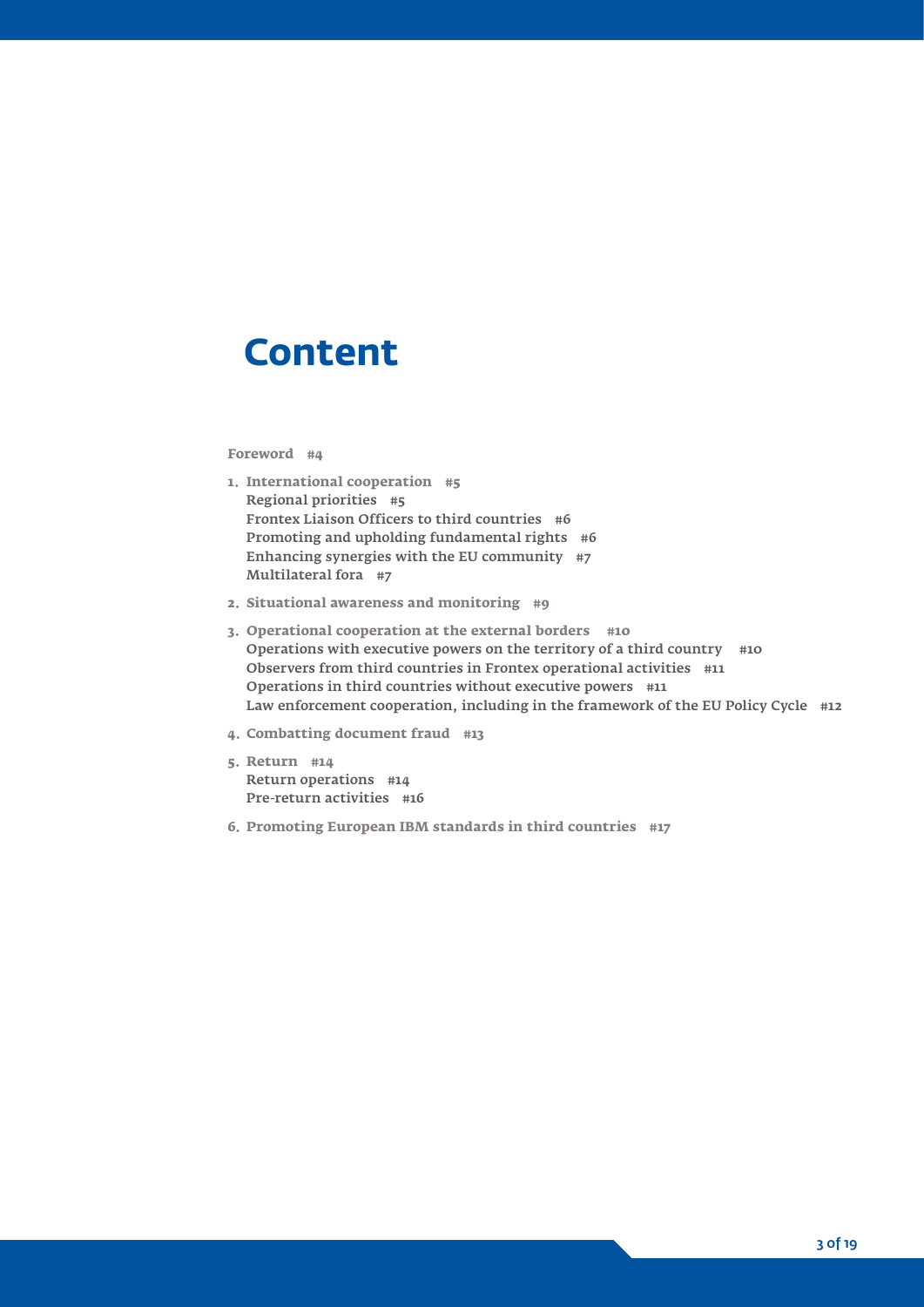### **Foreword**

<span id="page-3-0"></span>

In recent years, Frontex, the European Border and Coast Guard Agency, has experienced tremendous change and growth. Through the extension of its mandate and increase in resources, the Agency has been transformed into a fully-fledged operational arm of the EU in the area of border management and return. As such, the Agency is increasingly playing a stronger and more proactive role in the external dimension, with an aim to promote EU standards for integrated border management in the European neighbourhood and develop partnerships for joint operational activities. We are aware that internal and external security are interdependent and that our shared borders are safer when we work together with our non-EU partners.

Today's challenges require a global border management community, built on trust and cooperation. Therefore, developing a strong network based on mutual support and long-lasting partnerships among border and coast guard authorities around the world has been an integral part of our work. The year 2019 was full of important developments for the Agency's international cooperation. Let me highlight a few examples.

In May 2019, Frontex marked a historic moment – the launch of its very first fully-fledged Joint Operation outside of the European Union. Our joint efforts with the Albanian authorities have already demonstrated concrete results, supporting our mutual efforts to tackle illegal immigration and cross-border crime, such as migrant smuggling or trafficking in human beings.

Throughout 2019, Frontex continued to strengthen further our operational collaboration with neighbours in the Western Balkan and Eastern Partnership regions. We have also advanced dialogue with partners in the Southern Neighbourhood and in West Africa. In this regard, I was honoured to host and co-chair the Frontex-Morocco *Comité Mixte,* held for the first time in October.

Last October, Frontex gathered the border and coast guard executives of nearly 100 countries coming from five continents, as well as a broad range of institutional partners in Warsaw at the 24<sup>th</sup> International Border Police Conference. I believe, this conference was symbolic as to the extent the Agency can offer a unique platform for the international border management community.

Within the EU as well as outside, the Agency benefits from a strong network of the EU family. Our cooperation with third countries is therefore implemented in close coordination with the European Commission, the European External Action Service, our sister agencies as well as the wide networks of the EU Member States. I would like to particularly acknowledge and thank them for this cooperation, as together we can reinforce each other and find more effective solutions in cooperation with our partners in third countries.

In the spirit of cooperation, transparency and accountability, I am pleased to present the report on the Agency's cooperation with third countries in 2019, as requested in the Article 73(7) of the European Border and Coast Guard Regulation<sup>1</sup>.

#### Fabrice Leggeri *Executive Director*

1 Regulation (EU) 2019/1896 of the European Parliament and of the Council of 13 November 2019 on the European Border and Coast Guard and repealing Regulations (EU) No 1052/2013 and (EU) 2016/1624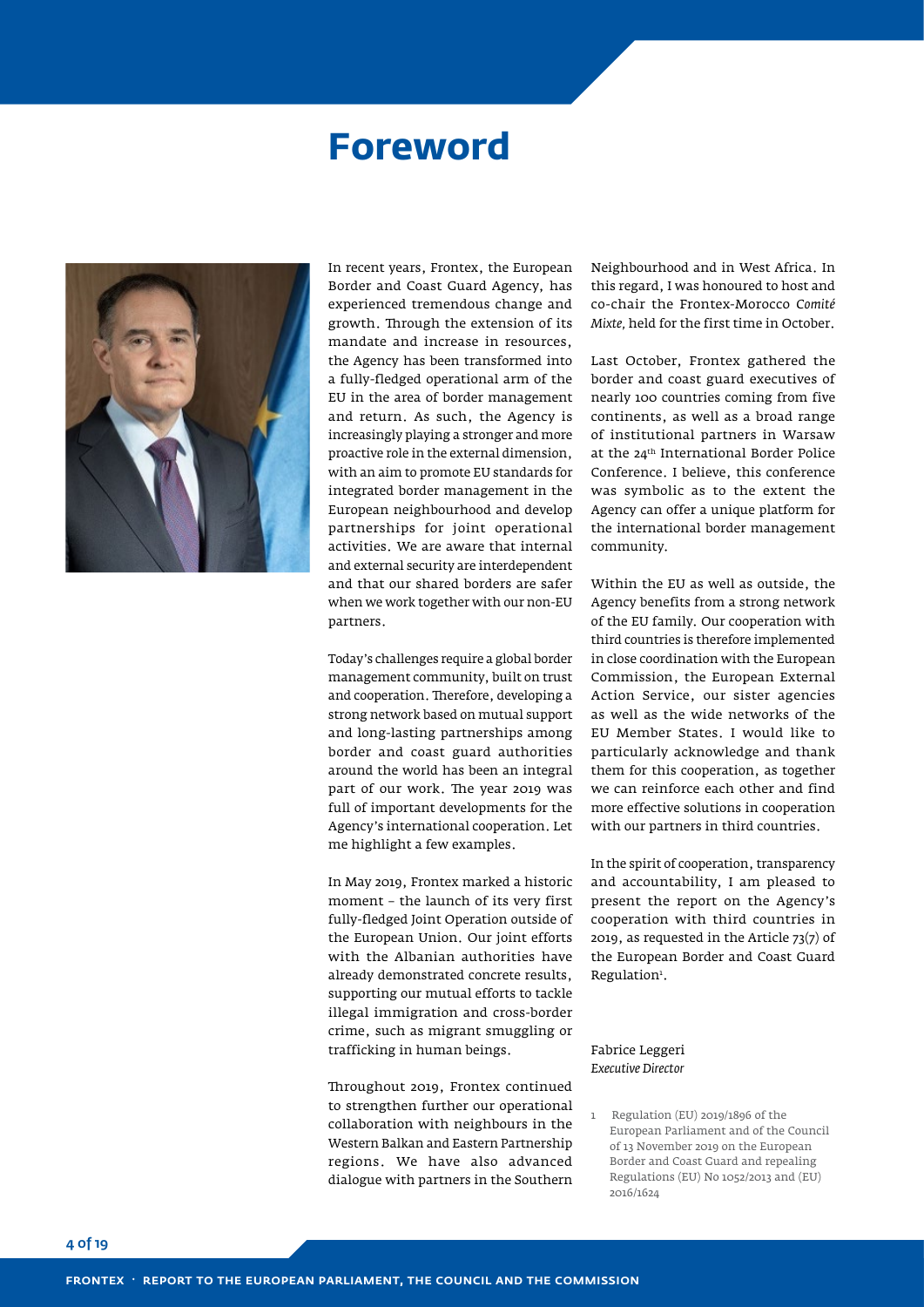# <span id="page-4-0"></span>**1. International cooperation**

#### **Regional priorities**

The **Western Balkan** region remains a priority for the Agency, as reflected by the cooperation that spans across all areas of Frontex' mandate, from risk analysis, operational activities to capacity building. With the launch of the first fully-fledged joint operation in Albania under the EU status agreement, in May the Agency opened a new chapter for cooperation with the Western Balkans.

To use the momentum and to bring the Western Balkan authorities ever closer to the European border and coast guard family, in June the Agency for the first time organised a high-level meeting between the Frontex Management Board and the Chiefs of Western Balkan border authorities. This meeting was an opportunity for both sides to exchange views on common challenges, such as fights against cross-border crime and illegal immigration, and explore areas for even closer cooperation, particularly in view of the future implementation of the Status Agreements. The meeting and subsequent consultations helped to map further areas for enhanced cooperation that the Agency followed throughout the year.



Figure 1: **Frontex Management Board-Western Balkans high-level meeting. Warsaw, June 2019**

Engagement with **Turkey** continued through the Frontex Liaison Officer based in Ankara and the participation of Turkish representatives in several Frontex events and activities. Negotiations of the Cooperation Plan for 2020-22 were concluded in 2019, ahead of its subsequent signature in January 2020. Additionally, a high-level delegation from the Turkish National Police, led by the Deputy Director General, visited Frontex to explore common areas of interest.

In 2019, Frontex also worked towards advancing dialogue with countries in the **Silk Route** region, most notably with the first formal visit of the Agency to Pakistan with the view to explore potential areas for future cooperation.



Figure 2: **Frontex-Morocco Comité Mixte. Warsaw, November 2019**

Other forms of engagement with the region were carried out in tandem with other EU-led initiatives (see page 7) and multilateral fora.

Strengthening the dialogue with partners in **North and West Africa** is among the core priorities of the Agency's international cooperation. In addition to the implementation of two capacitybuilding projects (see page 17), a number of familiarisation visits and high-level exchanges were held in 2019. Over the course of the year, Frontex Executive Director visited Morocco and Senegal. The launch of the Frontex-Morocco *Comité Mixte* in Warsaw marked an important milestone for the dialogue with the border management authorities of the country. Frontex and Morocco explored areas of mutual interest and discussed possibilities for cooperation, including on risk analysis, technology and innovation as well as coast guard cooperation. A joint roadmap for follow-up technical activities was agreed upon to be conducted throughout 2020, with an intention to convene another meeting of the Frontex-Morocco *Comité Mixte* in autumn 2020 in Morocco. Particularly the Arab Interior Ministers' Matter and the President President President President President President President Content President Content President Content President Content Content Content Content Content C

At a regional level, Frontex actively engaged with multilateral organisations,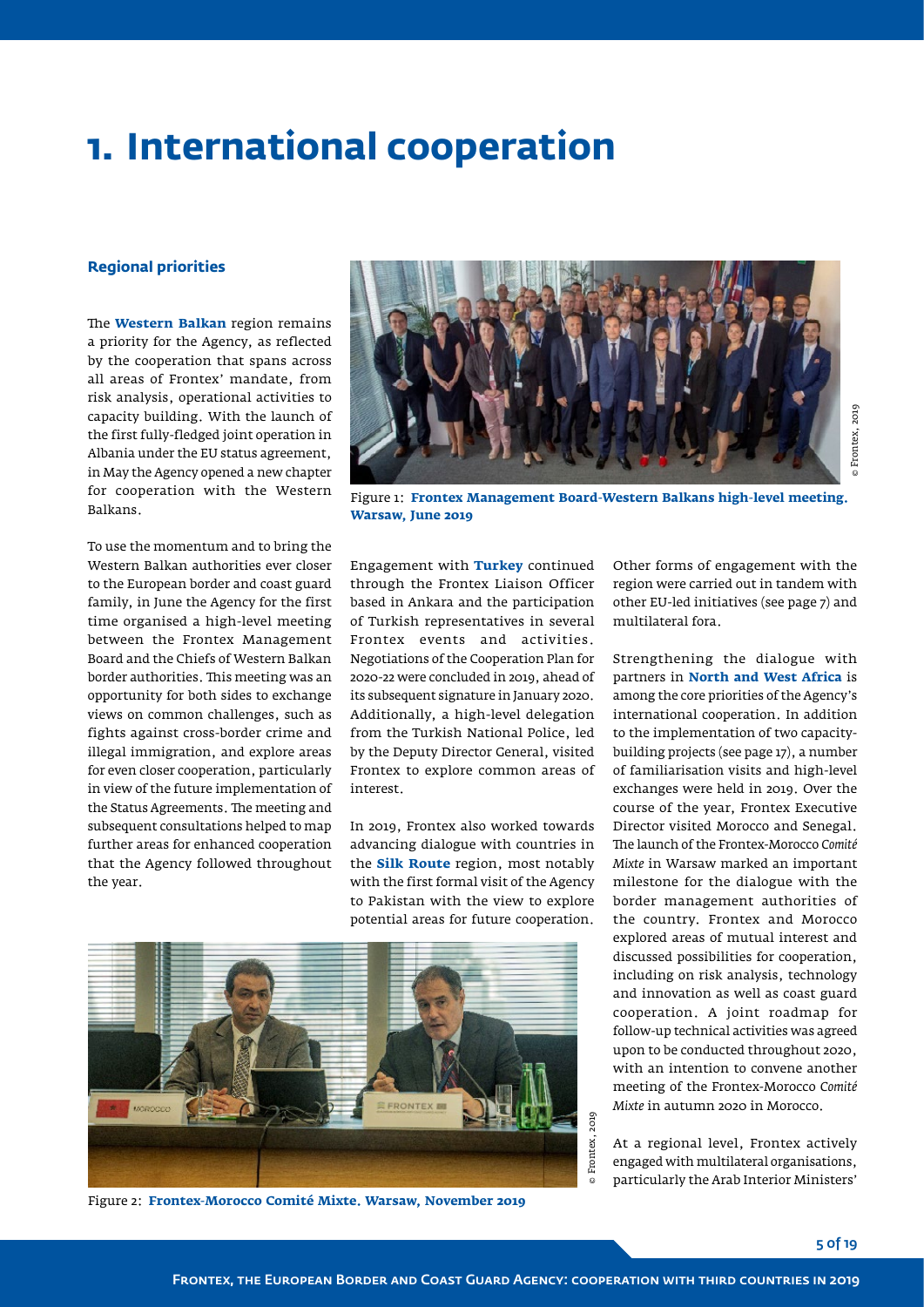<span id="page-5-0"></span>Council (AIMC) and the African Union Mechanism for Police Cooperation (AFRIPOL). Enhanced dialogue with these organisations was instrumental in facilitating and broadening the outreach of Frontex activities through various joint regional events organised under the umbrella of the EU4Border Security project.

Cooperation with the **Eastern Partnership** countries continued through bilateral initiatives. For example, in response to the request by the State Border Guard Service of Ukraine, Frontex, in close coordination with the European Commission and EU Assistance Mission to Ukraine, supported the national authorities in the development of the new IBM Strategy and Action Plan for Ukraine. Operational collaboration with Georgia was intensified, and new cooperation plans were concluded with the State Border Guard Service of Ukraine for the years 2019−2021 and with the State Border Committee of Belarus for 2020-2022.

Frontex also further strengthened collaboration with **its strategic partners**. Building on the existing longterm cooperation with the authorities of the United States, a high-level meeting was held with the US Department of Homeland Security to discuss common challenges and areas of interest. In particular, constructive exchanges were intensified with the US Customs and Border Protection in a number of key areas of the mandate of Frontex. Collaboration also continued with the relevant authorities of Canada, in particular, in relation to the European Travel Information and Authorisation System (ETIAS). Gradually expanding its engagement with other partners, the Agency signed a Joint Declaration of Intent with the Home Affairs Department of Australia, to take the first steps in exploring cooperation in a range of areas. Initial exchanges were also held with New Zealand, and, on the margins of the International Border Police Conference 2019, a high-level bilateral meeting was held with the National Immigration Administration of China.

With the aim to reach out to third countries, the Agency regularly hosts **familiarisation visits** in its headquarters and Joint Operations. These familiarisation visits help to raise awareness of the Agency's mandate, promote EU best practices and to build trust. In 2019, Frontex received delegations from Albania, Australia, Belarus, Bosnia and Herzegovina, Canada, Egypt, Ethiopia, Ghana, Iraq, Ivory Coast, Jordan, Lebanon, Moldova, New Zealand, Serbia, Tunisia, Turkey, Ukraine, the United States of America and Vietnam.

#### **Frontex Liaison Officers to third countries**



Figure 3: **Frontex Executive Director visits Senegal to introduce the FLO. Dakar, December 2019**

The Agency continued to further develop its network of Frontex Liaison Officers (FLO) in third countries, most notably, with the preparation of two new deployments - to Senegal and to the Western Balkans region. The FLO to Senegal was recruited, trained and introduced by the Executive Director during his visit to Dakar in December, with the official start of the deployment in January 2020. The FLO to Albania has also been recruited in 2019 and joined the

Agency in March 2020. With the main seat in Tirana, the FLO will reinforce the FLO based in Belgrade and will cover Albania, Kosovo\*2 and North Macedonia.

The FLOs to Turkey, Niger and the Western Balkans (main seat in Serbia) consolidated their presence in their respective countries or regions in support of the overall cooperation with the Agency, and contributed to the European Immigration Liaison Officers Network in their respective host country or region.

### **Promoting and upholding fundamental rights**

All bilateral and multilateral cooperation agreements and activities are concluded or organised within the framework of the external action policy of the Union, including with regard to the strict adherence to fundamental rights. As such, the respect for fundamental rights is a prerequisite and a premise of collaboration between Frontex and third countries. In cooperation with its Fundamental Rights Officer, the Agency ensures that projects and operational activities have practical safeguards and mitigating measures in place to ensure fundamental rights and the principles of international protection.

In 2019, the Fundamental Rights Officer provided assessments of the Agency's planned cooperation with several third countries, promoted fundamental rights in border management through familiarisation visits of third country authorities, and delivered dedicated training sessions and other activities within the framework of technical assistance projects.

Particular attention and effort were given to consider potential fundamental

<sup>2</sup> \* This designation is without prejudice to positions on status, and is in line with UNSCR 1244/1999 and the ICJ Opinion on the Kosovo declaration of independence.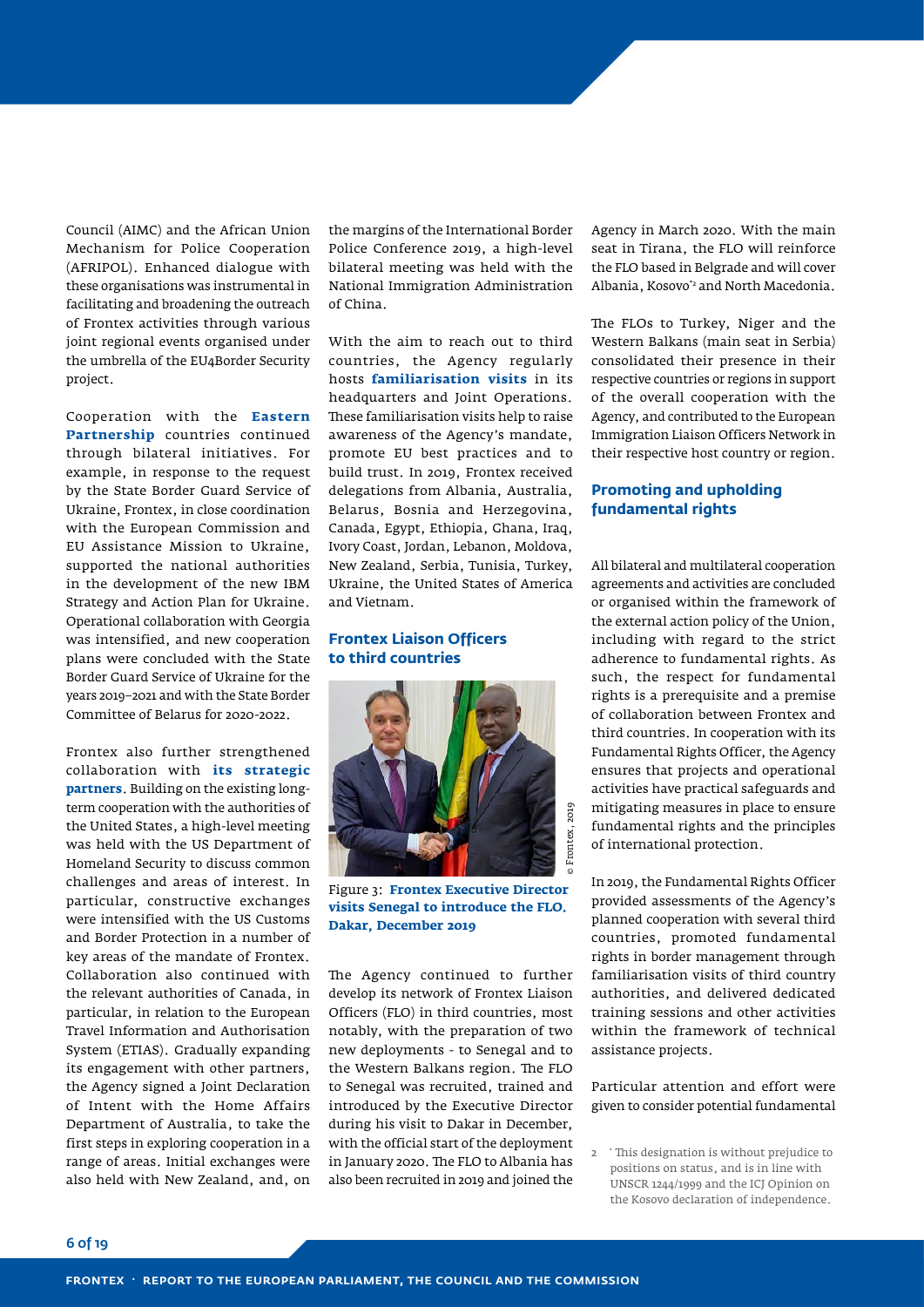Frontex, 2019 - - Mateusz Tyszkiewicz © Frontex, 2019- - Mateusz Tyszkiewicz

<span id="page-6-0"></span>rights implications in the first Frontex Joint Operation outside of the EU – in Albania. The Agency took the necessary steps to ensure the accountability for any potential fundamental rights violations in the operational areas, *inter alia*, by means of national and Frontex' complaints mechanisms.

In preparation for revised EBCG Regulation3 , the Agency worked together with the European Union Agency for Fundamental Rights (FRA) to prepare for the deployment of the future Fundamental Rights Monitors. As part of this collaboration, Joint missions to operational areas, including to Albania, were undertaken. Engagement with the European Asylum Support Office (EASO), as well as international organisations, such as the International Organization for Migration (IOM) and the United Nations Refugee Agency (UNHCR), contributed to the promotion of fundamental rights-compliant border management practices, including through capacity building activities in third countries.

#### **Enhancing synergies with the EU community**

Frontex has strived to identify synergies with and support EU-led initiatives in the external dimension, a case in point being the Agency's participation in the Steering Committee and Advisory Board of the **EU-funded project** on integrated border management for the Silk Route countries that was launched in 20194. Strong involvement in **EU efforts on return** is also evident, such as participation in European Commission-led missions to third countries, as well as in all Joint Readmission Committee and Joint

- 3 Regulation (EU) 2019/1896 of the European Parliament and of the Council of 13 November 2019 on the European Border and Coast Guard and repealing Regulations (EU) No 1052/2013 and (EU) 2016/1624
- 4 DG DEVCO project MIGR/2018/402-027



importance of a coherent EU approach towards the efficient implementation of the Union's external policy on returns, the Agency continued the planned transfer of activities of return-related EUfunded networks and programmes, such as Eurint, EURLO and ERRIN, with a strong emphasis on building cooperation with third countries in the field of return from different angles.

In line with the European Agenda on Security5 , Frontex enhanced cooperation with several **civilian CSDP missions** offering expertise on migration and border management, namely to EUAM Iraq, EUBAM Libya, EUBAM to Moldova and Ukraine, as well as EUCAP Sahel Niger. For example, Frontex supported the training of approximately 265 officers as part of the Border Module carried out in Niamey. The Agency is also supporting the re-launch of the EUBAM to Moldova and Ukraine Task Force Arms, whereas the Mission has joined the Frontex Working Group on the handbook for detection of firearms for Customs and Border Guards.

5 https://ec.europa.eu/home-affairs/ sites/homeaffairs/files/e-library/ documents/basic-documents/docs/ eu\_agenda\_on\_security\_en.pdf

Frontex promotes the principles of European integrated border management through a variety of conferences and events, bringing together border and coast guard authorities of the EU Member States as well as third countries.

In October 2019, Frontex held the 24th **International Border Police Conference** under the theme of "Crossborder security through preparedness, prevention and response". The purpose of the event, which Frontex organised for the fourth time, is to promote dialogue at strategic level, discuss common challenges and solutions, and to build further a strong network of mutual support and equal partnerships among relevant authorities around the world.

The conference featured a number of high level speakers, among them - the Acting Deputy Secretary of the US Department of Homeland Security, Mr Pekoske; Wāli/Governor and Director-General of Migration and Border Surveillance of Morocco's Ministry of the Interior, Mr Khalid Zerouali; Commissioner of the Australian Border Force, Mr Michael Outram; and Deputy Commissioner of the National Immigration Administration of China, Mr Zhao Changhua. Discussions

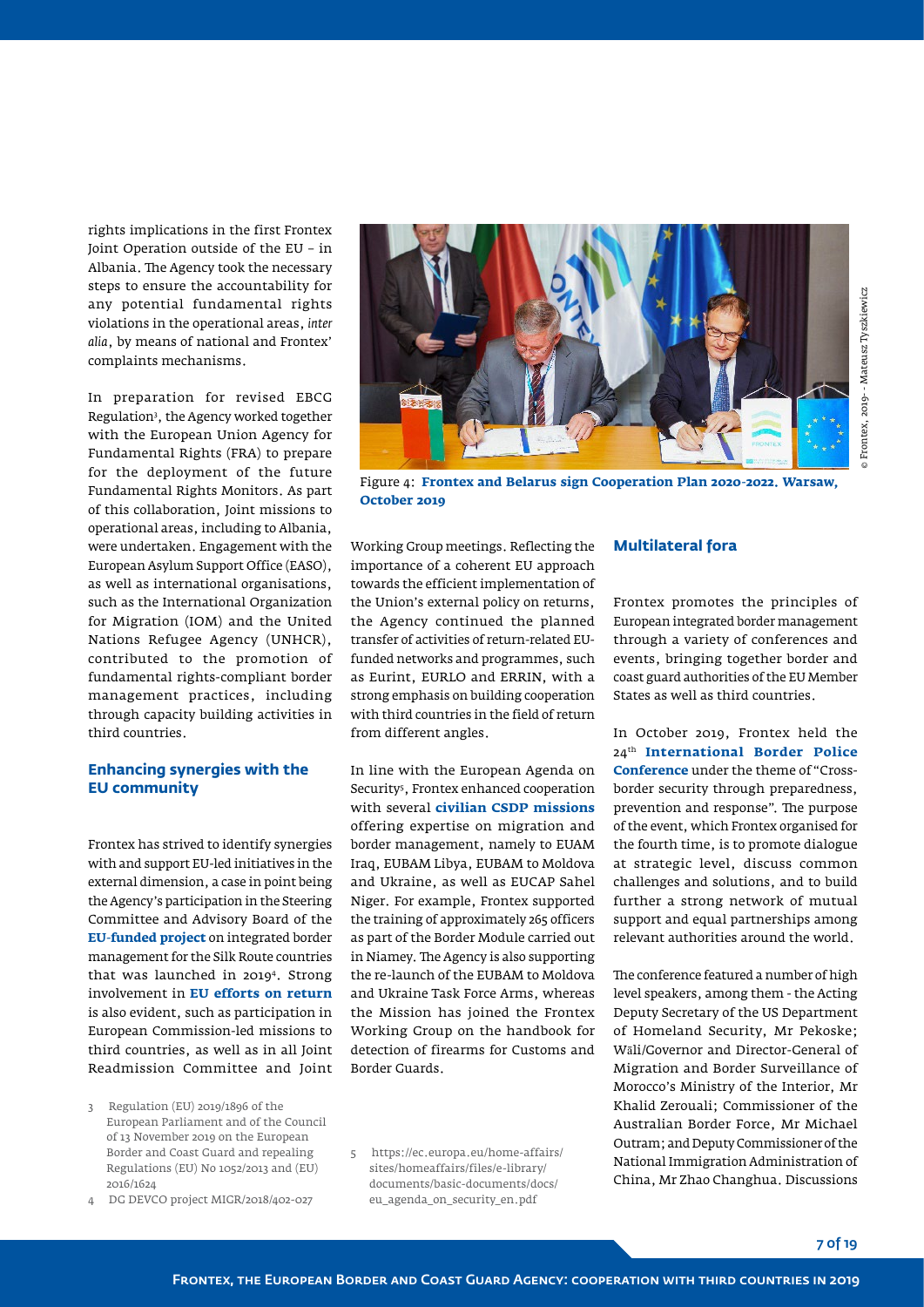continued in interactive panel debates, and two side events - on Combatting Document and Identity Fraud as well as on ETIAS. To benefit from the networking opportunities the event provided, a multitude of bilateral and multilateral meetings were also organised. As a result, over two full days, experiences and knowledge on policies and strategies at national, regional and global levels were shared, new partnerships were established and existing ones strengthened.

Other key international events organised by Frontex in 2019, included the **International Conference on Biometrics for Borders**: **Morphing and Morphing Attack Detection Methods**, the **Operational Heads of Airports Conference** and the **European Border and Coast Guard Day**. On the margins of the latter, the Agency organised a side event on "Integrated Border Management and the European Neighbourhood: Cooperation across borders". The event brought together the authorities from the Eastern Partnership

and Western Balkan regions, in order to exchange expertise and best practices in the development and implementation of integrated border management strategies.

Frontex also continued to contribute to multilateral **platforms for dialogue on migration** such as the Budapest and Prague processes. These served to raise additional awareness of the Agency's work and promote EU standards in the different areas of border management.



Figure 5: **International Border Police Conference. Warsaw, October 2019**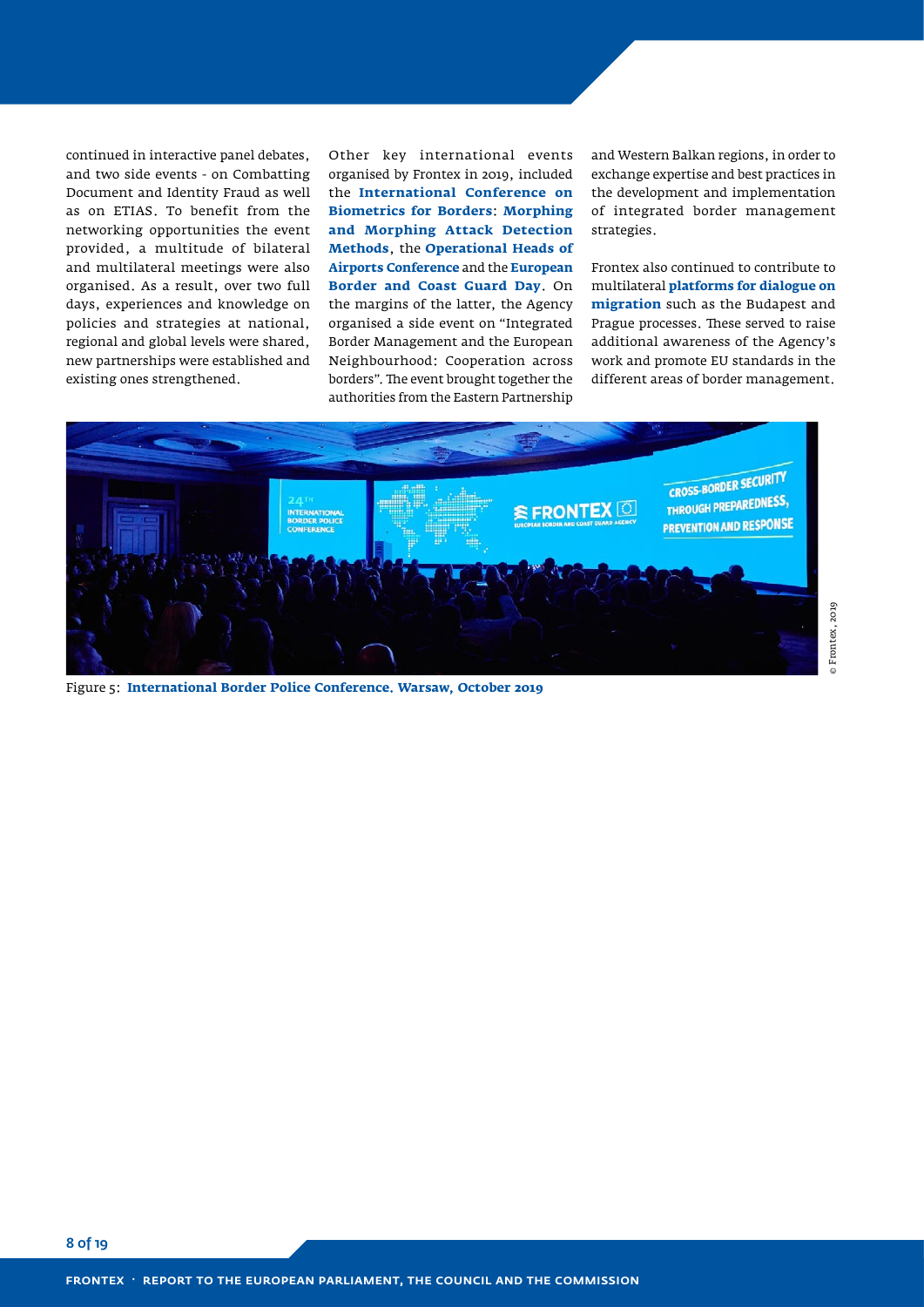# <span id="page-8-0"></span>**2. Situational awareness and monitoring**

The Agency remained actively engaged in cooperation with the competent authorities of third countries in the area of situational awareness and monitoring, aiming at the further development of a common pre-frontier intelligence picture. Key components of collaboration in this area are the regional risk analysis networks with third countries: the Western Balkans Risk Analysis Network (WB-RAN), the Eastern Partnership Risk Analysis Network (EaP-RAN), the Turkey-Frontex Risk Analysis Network (TU-RAN)<sup>6</sup> and the Africa-Frontex Intelligence Community

(AFIC)7 . In addition to serving as platforms for exchange of information, the networks bring together analysts from border management authorities in third countries and in some cases also from EU Member States.

In 2019, most of these networks held regular meetings to discuss the main trends in the field of illegal immigration and other developments affecting the regions. Regular and ad hoc trainings were also carried out for the members of the networks. As a result, Frontex produced periodical analytical products such as annual risk assessment reports, analytical reviews, and quarterly and monthly reports related to the regions.

The Agency continued to reach out to accession countries in the Western Balkans, as well as relevant authorities in the Middle East and North Africa region, to promote the importance of counter-terrorism efforts within the border dimension. In this respect, Frontex is collaborating with regional partners, such as the WB Counter-Terrorism Initiative in support of the Western Balkan partners' authorities.

6 After the work of this network had been temporarily suspended, discussions to resume TU-RAN activities have been carried-out throughout 2019.

7 For more information on AFIC activities please consult section 6 on technical assistance projects.

9 of 19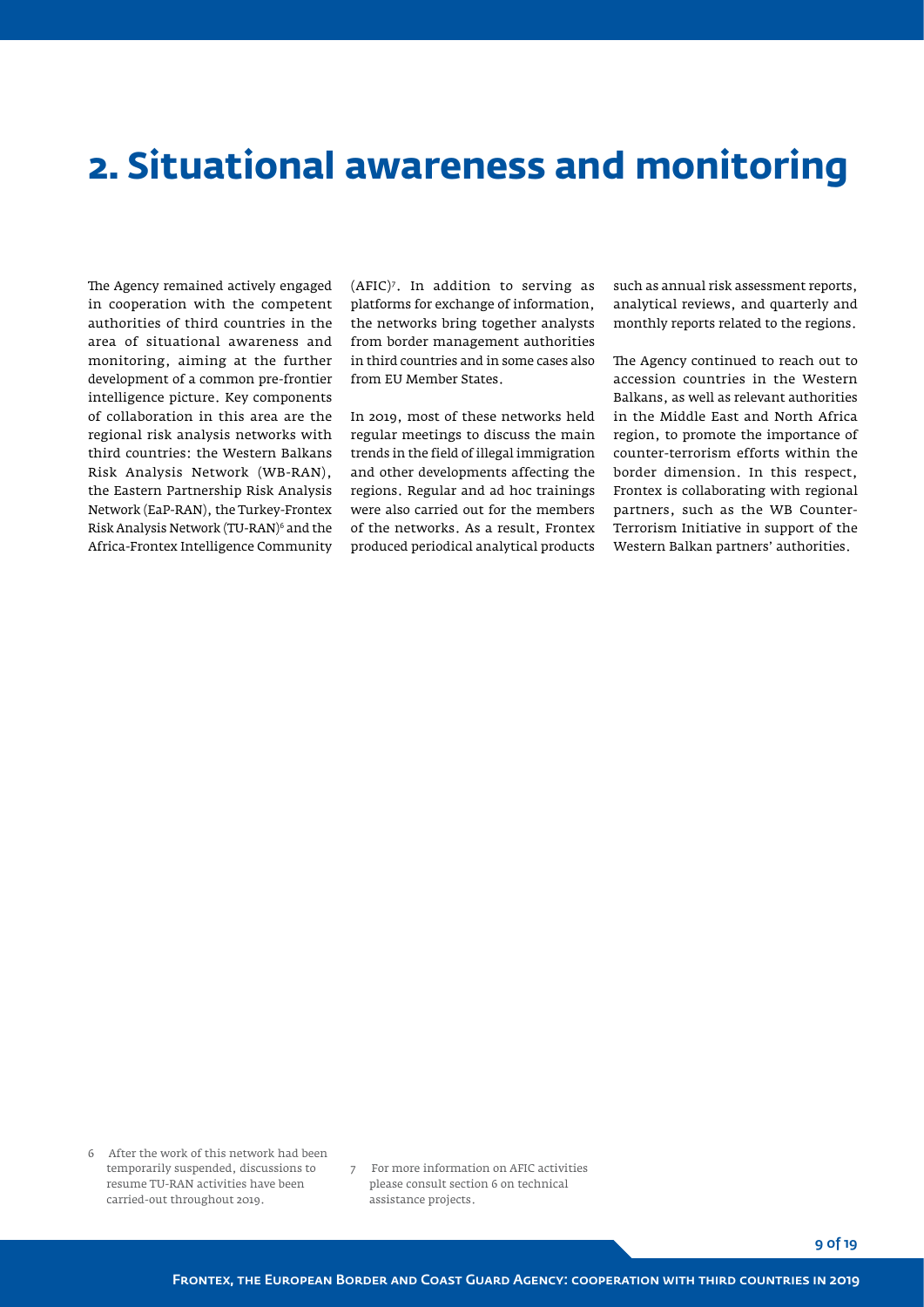# <span id="page-9-0"></span>**3. Operational cooperation at the external borders**

Operational cooperation at borders takes place at four different levels:

- a) On the basis of a Status Agreement, the Agency can carry out fullyfledged operational activities on the territory of a third country by deploying the European Border and Coast Guard teams **with executive powers**.
- b) Officers from third-country authorities can be deployed as **observers to Frontex operational activities** at EU external borders.
- c) European Border and Coast Guard team members can be also deployed as **EU Experts without executive powers** to Coordination Points established at the border crossing points between two third countries.
- d) Representatives from third countries can be involved in joint activities in the area of law enforcement cooperation, including within the framework of the **EU Policy Cycle/ European multidisciplinary platform against criminal threats** (EMPACT).

### **Operations with executive powers on the territory of a third country**

Following the entry into force of the Status Agreement signed between the EU and Albania, in May 2019, the Agency launched its first fully-fledged joint operation outside the EU, carried out at the land border between Albania and Greece. Under the Status Agreement, EU Member States' officers deployed by Frontex have executive powers, meaning all necessary powers to perform the tasks required for border control conducted on the territory of Albania. Frontex officers perform their duties in the presence of an Albanian officer. The aim of the



"JO Flexible Operational Activities - Western Balkans 2019 in Albania" is to implement coordinated operational activities to control illegal immigration flows, to tackle cross-border crime and to enhance cooperation between Member States and neighbouring third countries in line with European integrated border management.

The first seven months of the operation strengthened cooperation among all stakeholders and demonstrated a clear operational added value. Frontex received the full support of the Albanian authorities in setting up the coordination structure and creating adequate working conditions.

Deployed officers have been directly involved on a daily basis in carrying out border control duties with concrete operational results. The joint operation has contributed to the Albanian operational capacities and resulted in increased detection and interception of illegal crossings at the border and in the vicinity of the border line.

Additionally, the debriefing activities, implemented in close cooperation with the Albanian authorities, have increased situational awareness of the movements of the migrants through Greece in an attempt to use the Western Balkan route as a transit towards the final destination to other Member States.

| <b>Joint Operation FOA</b><br><b>Western Balkans 2019 in</b><br><b>Albania</b> | <b>Total number of</b><br>participating Member<br><b>States during 2019</b> | <b>Total number of</b><br>deployed officers in 2019 |
|--------------------------------------------------------------------------------|-----------------------------------------------------------------------------|-----------------------------------------------------|
| Land                                                                           | 16                                                                          | 265                                                 |
|                                                                                |                                                                             |                                                     |

Figure 7: **European Border and Coast Guard team members in Joint Operation in Albania**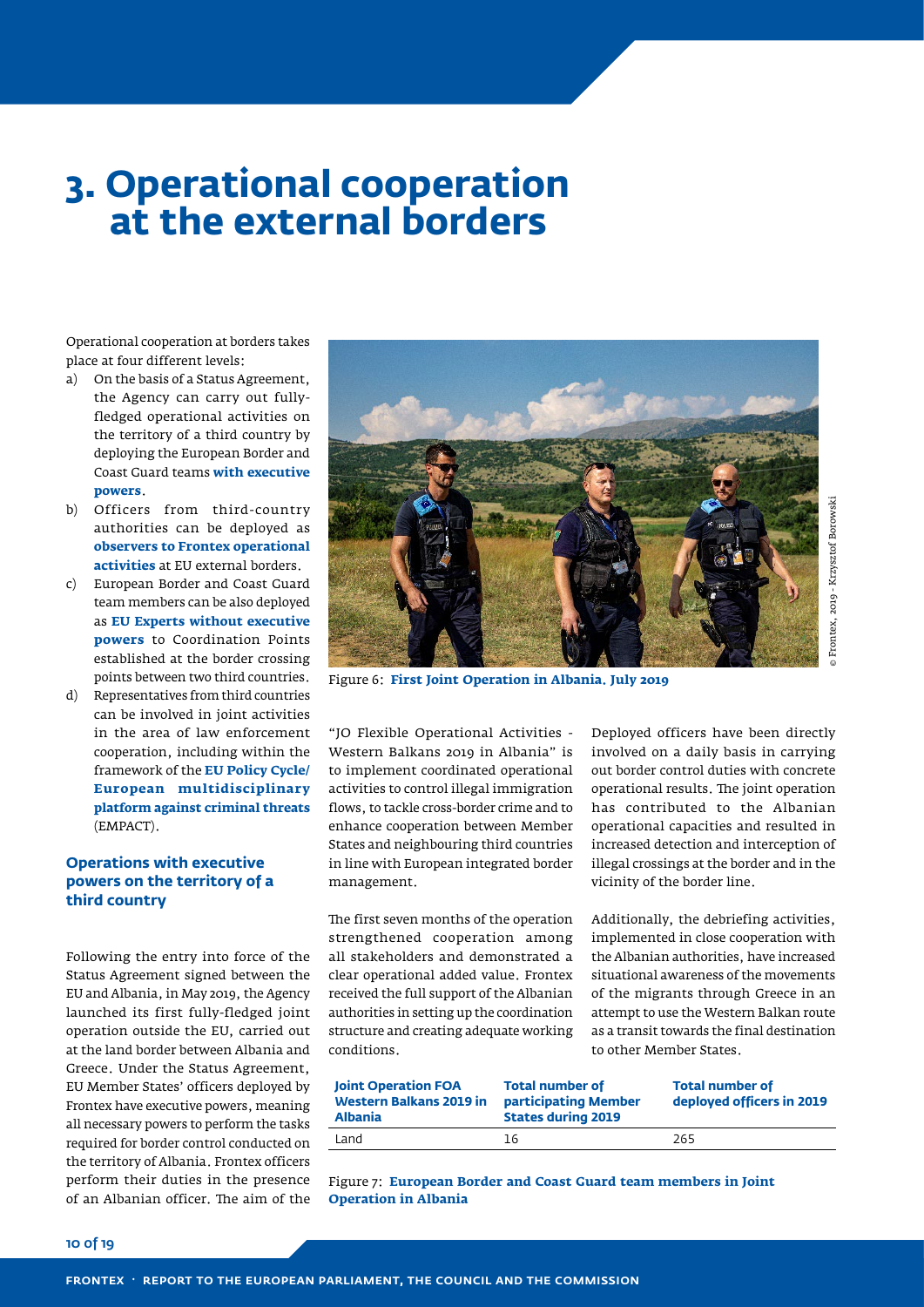<span id="page-10-0"></span>

| <b>Number of third</b><br>countries participating<br>as observers | <b>Number of observer</b><br><b>officers</b> |  |
|-------------------------------------------------------------------|----------------------------------------------|--|
| 10                                                                | 67                                           |  |
| q                                                                 | 121                                          |  |
|                                                                   |                                              |  |
|                                                                   |                                              |  |

Figure 8: **Third-Country observers in Frontex Joint Operations in 2019**

### **Observers from third countries in Frontex operational activities**

Based on the identified needs, the Agency invites **third country observers** to participate in its operational activities at air, land and sea borders. This offers a unique opportunity for third country partners to become acquainted with the Agency, contributes to capacity building efforts in their countries, helps to exchange best practices, and promote European border management standards.

In 2019, a total of 193 third country observers took part in Frontex operational activities at the external borders of the EU. These included representatives of Albania, Belarus, Bosnia and Herzegovina, Canada, Kosovo\*, Georgia, Moldova, North Macedonia, Serbia, Turkey, Ukraine and the United States of America.

Additionally, third country staff participated in **the Staff Exchange Activity** which consists of short-term (usually, two weeks) exchange visits to air and land border crossing points in the EU/third countries. The aim of the Staff Exchange is to strengthen cooperation and exchange of information as well as the sharing of best practices among the Member States and third country staff working in Focal Point and Coordination Point locations. In addition, familiarisation visits to International Coordination Centres and hotspots in Greece and Italy were organised to demonstrate the coordination structures of maritime joint operations at the central and local level. In total, 45 Staff Exchange visits were arranged in

cooperation with four Member States, and involved officers from Azerbaijan, Bosnia and Herzegovina, Canada, Georgia, Kosovo\*, Moldova, Montenegro, North Macedonia, Serbia and Ukraine.

### **Operations in third countries without executive powers**

In the framework of Joint Operation Coordination Points, Frontex can deploy EU Member State experts to dedicated border crossing points between two third countries. Differently from joint operations under the Status Agreements, EBCG team members take part in the Coordination points as observers, meaning they do not have executive powers to perform law enforcement tasks. The Coordination points are temporarily activated in the course of the year, depending on operational needs. They serve as a useful platform for information exchange on illegal immigration, and help to exchange good practices on border control and tackling cross-border crime.

In 2019, Frontex deployed 172 team members as EU experts to a total of 38 Coordination Points – mainly in the Eastern Partnership and the Western Balkan regions, but also at the airports in Canada, the latter in connection with the travel flows to the 2019 Ice Hockey World Championship hosted by Slovenia.

In this framework, the Agency organised eight awareness sessions on children at risk on the move at airports. The sessions took place in Moldova, Montenegro, North Macedonia and Ukraine, focusing on:

- accompanied, unaccompanied and separated children;
- $\blacksquare$  operational procedures to identify and protect children at risk on the move;
- **I** dealing and interacting with children;
- national referral mechanism and protection.

Cooperation through the Coordination Points as well as observer deployments from third countries in Frontex operations are closely interlinked and can reinforce each other. For example, in May 2019, in response to increased illegal immigration from Georgia towards EU and Schengen Associated countries' airports, Frontex launched a dedicated **Joint Activity** with the Georgian and EU Member States' authorities. In close coordination with the European Commission, Frontex deployed a team of EU Member State experts at Kutaisi Airport to advise the Georgian border management authorities on the requirements for entry to the Schengen Area. Targeted deployments of Georgian observers to the affected EU Member States and Schengen Associated countries' airports were carried out in parallel, within the framework of Joint Operation Focal Points 2019 Air.

| <b>Joint Operation</b><br><b>Coordination Points</b><br>domain | <b>Number of host third</b><br>countries | <b>Number of European</b><br><b>Border and Coast Guard</b><br>team members deployed<br>as EU Experts |  |
|----------------------------------------------------------------|------------------------------------------|------------------------------------------------------------------------------------------------------|--|
| Air                                                            | 12                                       | 97                                                                                                   |  |
| Land                                                           | ດ                                        | 70                                                                                                   |  |
| Sea                                                            |                                          |                                                                                                      |  |

Figure 9: **European Border and Coast Guard team members in Joint Operation Coordination Points in third countries in 2019**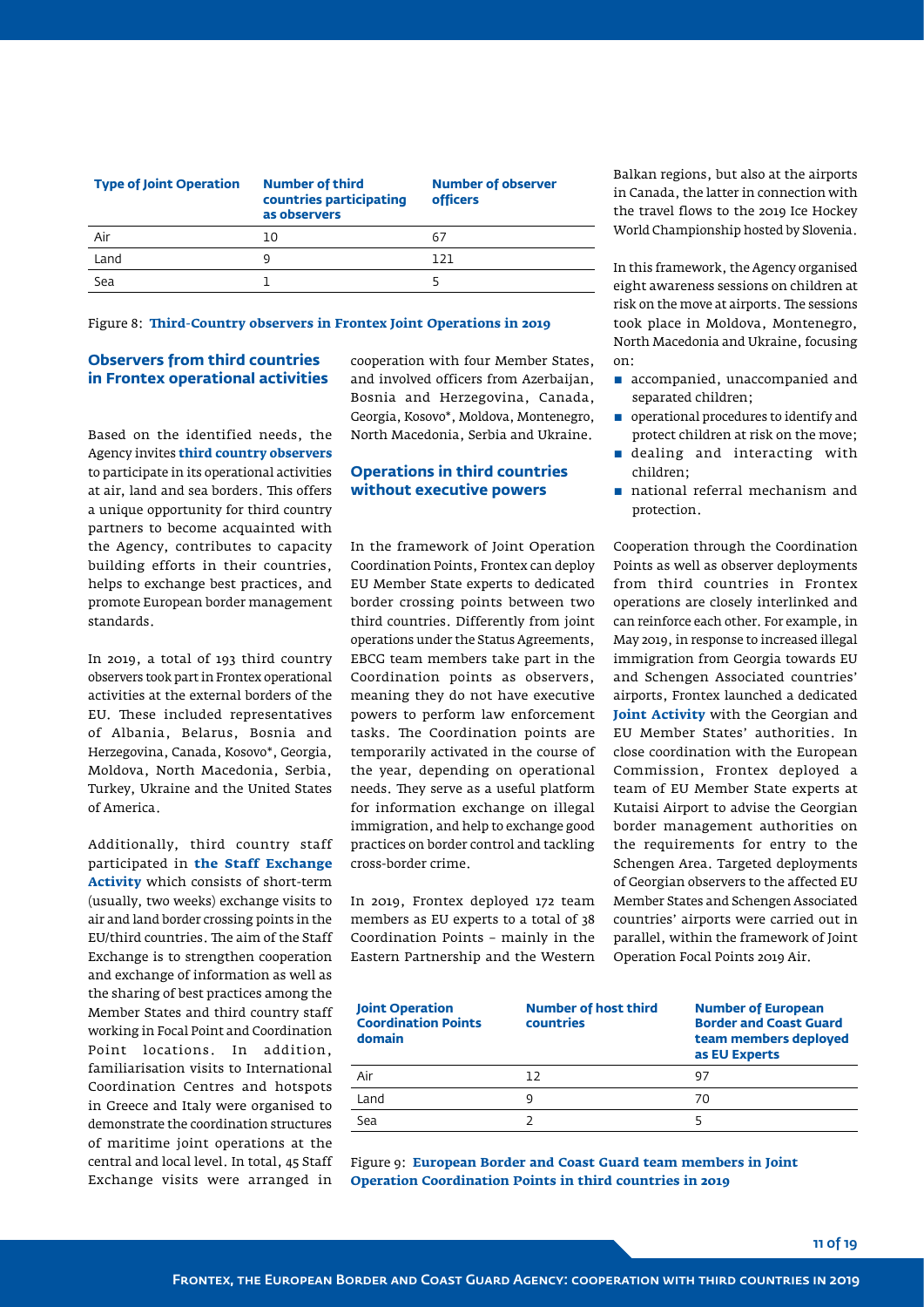<span id="page-11-0"></span>Participation of third countries in Frontex operational activities is prepared in the framework of **Annual Bilateral Negotiations** – a coordination process with the Member States and Schengen Associated countries to establish pools of EBCG capabilities for the next operational cycle. As part of this process, Frontex organises a formal meeting with third countries, in order to assess their respective hosting capacity and the interest to deploy observers to Frontex operational activities. In 2019, the meeting was attended by 25 representatives from 14 countries<sup>8</sup> and informed further operational planning with the Member States and Schengen associated countries.

### **Law enforcement cooperation, including in the framework of the EU Policy Cycle**

In 2019, Frontex led, co-led and participated in a total of 70 Operational Actions across various priorities of the European Multidisciplinary Platform Against Criminal Threats (EMPACT). The Agency gradually increased the number of engagements from 55 in the previous year, but also their quality and relevance, with Frontex' operational support to the "Cocaine, Cannabis and Heroin" priority being a case in point. As part of Frontex contribution, the Agency also hosted a number of operational planning meetings, such as for the Operation 30 Days at Sea 2.0, with the participation of Albania, Bosnia and Herzegovina, Georgia and Ukraine.

In the framework of the EU Policy Cycle, in 2019 Frontex organised five Joint Action Days (JADs), and co-led or supported a number of others coordinated by Europol or EU Member States. Cooperation with non-EU partners was paramount to bring about the results that were achieved, such as the detection of more than 8.400 irregular migrants/refusals/overstayers, 219 migrant smugglers, 381 document fraud cases, and the seizure of more than 460 stolen motor vehicles, 20 tons of tobacco, 23.7 million pieces of cigarettes, 61 firearms, 200.000 pieces of ammunition, and 27.4kg of cannabis. Most of the JADs organised by Frontex involved the participation of partners from the Western Balkan region, and some also counted on cooperation from the Eastern Partnership countries, notably Georgia and Ukraine. For example, this was the case of JAD Morpheus, which resulted, *inter alia*, in the identification of over 200 falsified or forged documents and the arrest of more than 80 suspects.

In the framework of EMPACT Firearms (OA 3.3 led by Frontex), Frontex is also working with the Western Balkan countries, through the South Eastern and Eastern Europe Clearinghouse for the Control of Small Arms and Light Weapons (SEESAC), for the development of a Handbook on Detection of Firearms for Border Guard and Customs Authorities. The handbook will serve as a useful tool to increase awareness among officers at the EU external land borders in relation to illicit firearms trafficking, thus enhancing detections

and the safety of the officers during the border control process.

Frontex' mandate and operational capabilities place the Agency in a unique position to support the EU Member States in tackling cross-border crime, complementing the work of other justice and home affairs agencies as well as regular Frontex Joint Operations. This translates into support to concrete operations either led by Member States or conducted within the framework of established Europol and INTERPOL operations.

To this end, the Agency has developed a pilot project, "Investigation Support Activities on Cross-Border Crime (ISA-CBC)", through which support is channelled to Member States using Frontex' analytical tools and equipment. For example, in this framework Frontex collaborated with partner authorities from Latin America, notably Brazil and Colombia, as well as Serbia and the United States in concrete operations, which sought to tackle common challenges in drugs and arms trafficking crossing the EU external borders. Following the successful results, some of the operations supported through ISA-CBC in 2019 are being incorporated in EMPACT 2020. For example, Operation Tayrona I, which was an operation led by Europol in 2019 to tackle trafficking of drugs, firearms, ammunitions and explosives in the triangle EU - United States – Colombia, will be continued in 2020 under the EMPACT Cocaine, Cannabis and Heroin priority.

8 Albania, Azerbaijan, Bosnia and Herzegovina, Belarus, Canada, Cape Verde, Georgia, Kosovo\*, North Macedonia, Moldova, Russia, Serbia, Turkey and Ukraine.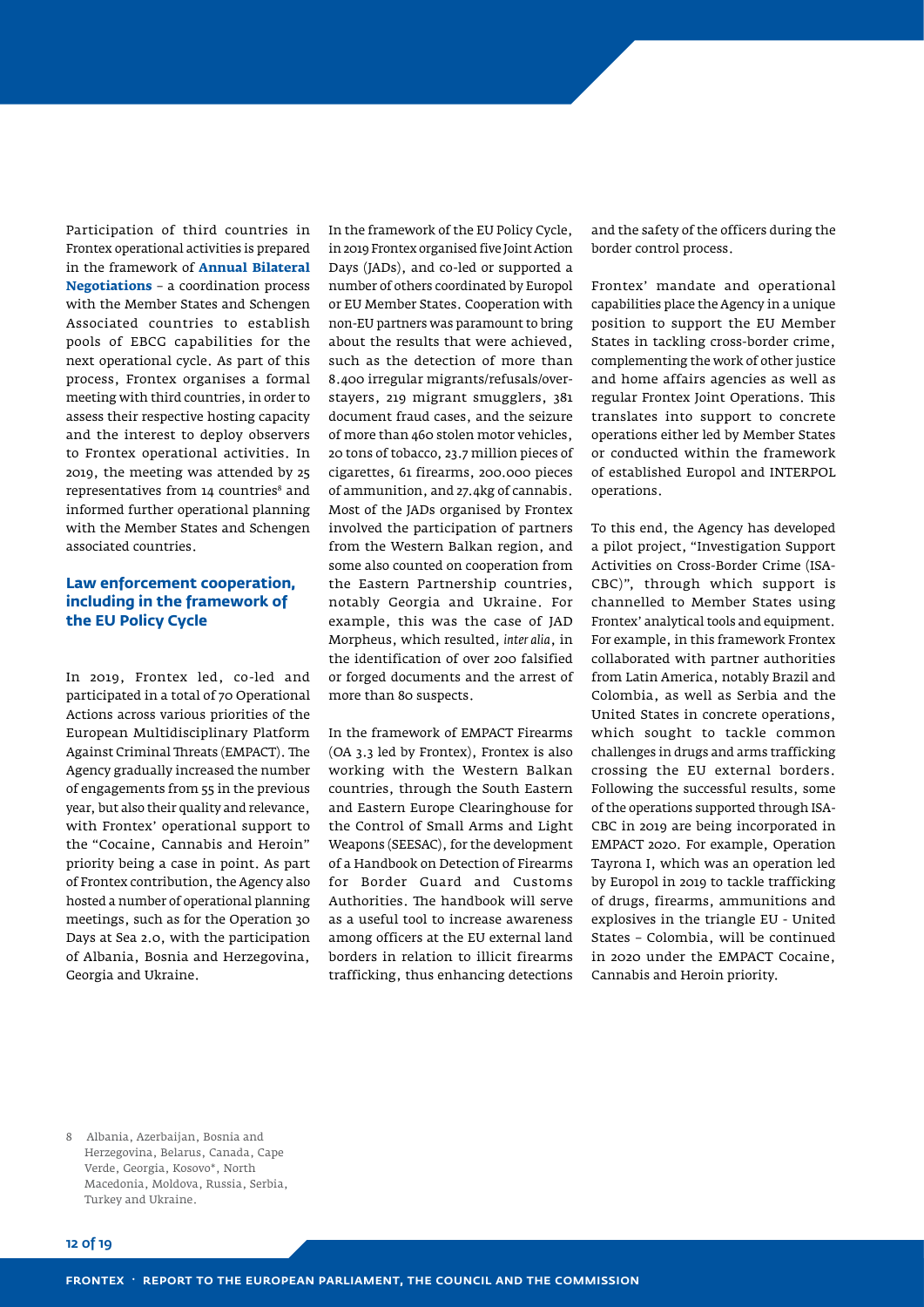# <span id="page-12-0"></span>**4.Combatting document fraud**

In 2019, Frontex Centre of Excellence for Combatting Document Fraud further enhanced cooperation with third countries through training and awareness raising activities. Dedicated workshops were developed in Armenia and Vietnam. The Agency was also particularly active in promoting EU standards and consolidating its network on document control with third countries, with the view to expand the global presence of the European Union in document security and document checks. To that end, informal exchanges with the National Forgery Desks of Australia, New Zealand and the United States of America were pursued, facilitating the broadening of the geographical coverage of information for combatting document and identity fraud.

Since 2016, Frontex has worked with INTERPOL to develop the FIELDS project (Frontex INTERPOL Electronic Library Document System), expected to be concluded by 2021. Once developed, the system will be available for national integration to all INTERPOL member



Figure 10: **Documents Olympics. Warsaw, March 2019**

countries via the INTERPOL's I-24/7 global police communication network and will support front-line law enforcement officers in travel and ID document checks. The project is currently in the technical development and testing phase, where Frontex and INTERPOL are working together with an expert group in developing the system's Standard Operating Procedures. This expert group includes, along with some EU Member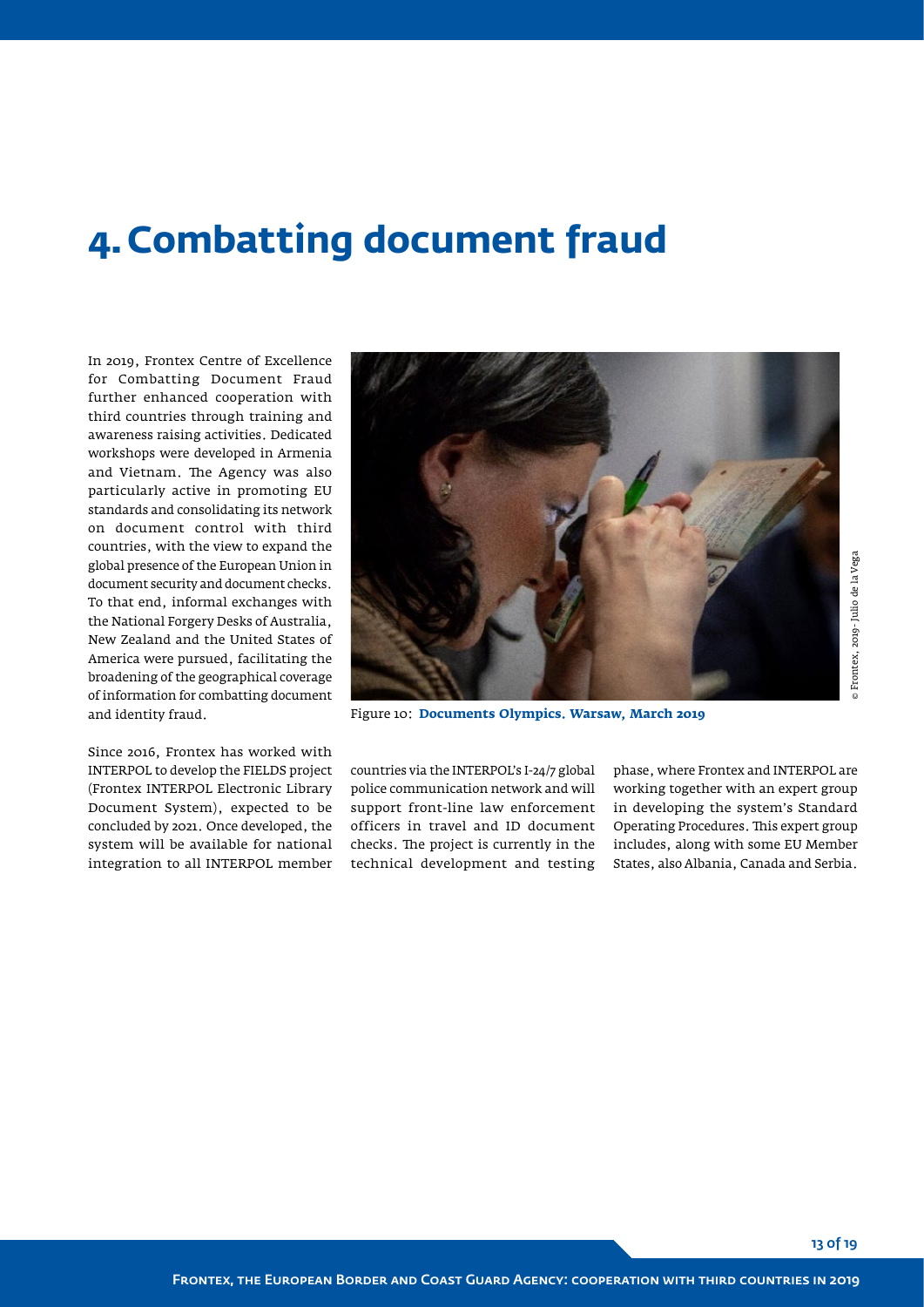# <span id="page-13-0"></span>**5. Return**

#### **Return operations**

In 2019, Frontex continued to support Member States in the implementation of return decisions. In total, the Agency supported the return of 15.876 thirdcountry nationals (13% increase from 2018) to a total of 82 destination countries (see Map 1 and Figure 11). The majority of third country nationals were returned using charter flights, whereas a steadily increasing number of returns were also carried out by scheduled flights.





| <b>Type and number of operations</b> |                    |                    |                   | <b>Total</b>     | <b>No of destination</b><br>countries |
|--------------------------------------|--------------------|--------------------|-------------------|------------------|---------------------------------------|
| <b>Charter flights</b>               | IRO <sup>9</sup>   | CRO <sup>10</sup>  | NRO <sup>11</sup> | 10.903 returnees | 40                                    |
|                                      | 142                | 64                 | 124               | 330 operations   |                                       |
| <b>Scheduled flights</b>             | DEPA <sup>12</sup> | DEPU <sup>13</sup> | VD <sup>14</sup>  | 4.776 returnees  | 81                                    |
|                                      | 719                | 2.795              | 99                | 3.613 operations |                                       |
| Readmissions <sup>15</sup>           | Sea                |                    | Air               | 197 returnees    | N/A                                   |
|                                      | 31                 |                    |                   | 36 operations    |                                       |

#### Figure 11: **Frontex Return Operations in 2019**

- **Joint return operations (JRO)** return operations in which two or more Member States jointly return third-country nationals (TCNs) by using the same means of transportation or provide mutual technical support (by sharing human resources and/or technical means).
- 10 **Collecting return operations (CRO)**  return operations in which means of transport and/or escorts are provided by the country of return (CoR). CROs can be implemented as joint or national return operations.
- 11 **National return operations (NRO)**  return operations carried out by a single Member State.
- 12 **DEPA** Forced-return operation with accompanied returnees
- 13 **DEPU** Forced-return operation with unaccompanied returnees on board the scheduled flights
- 14 **VD** Voluntary departure in line with Article 7 of the Return Directive
- 15 **Readmissions**: Since 2016 the Agency has been supporting the implementation of readmission operations from Greece to Turkey in the framework of the EU-Turkey Statement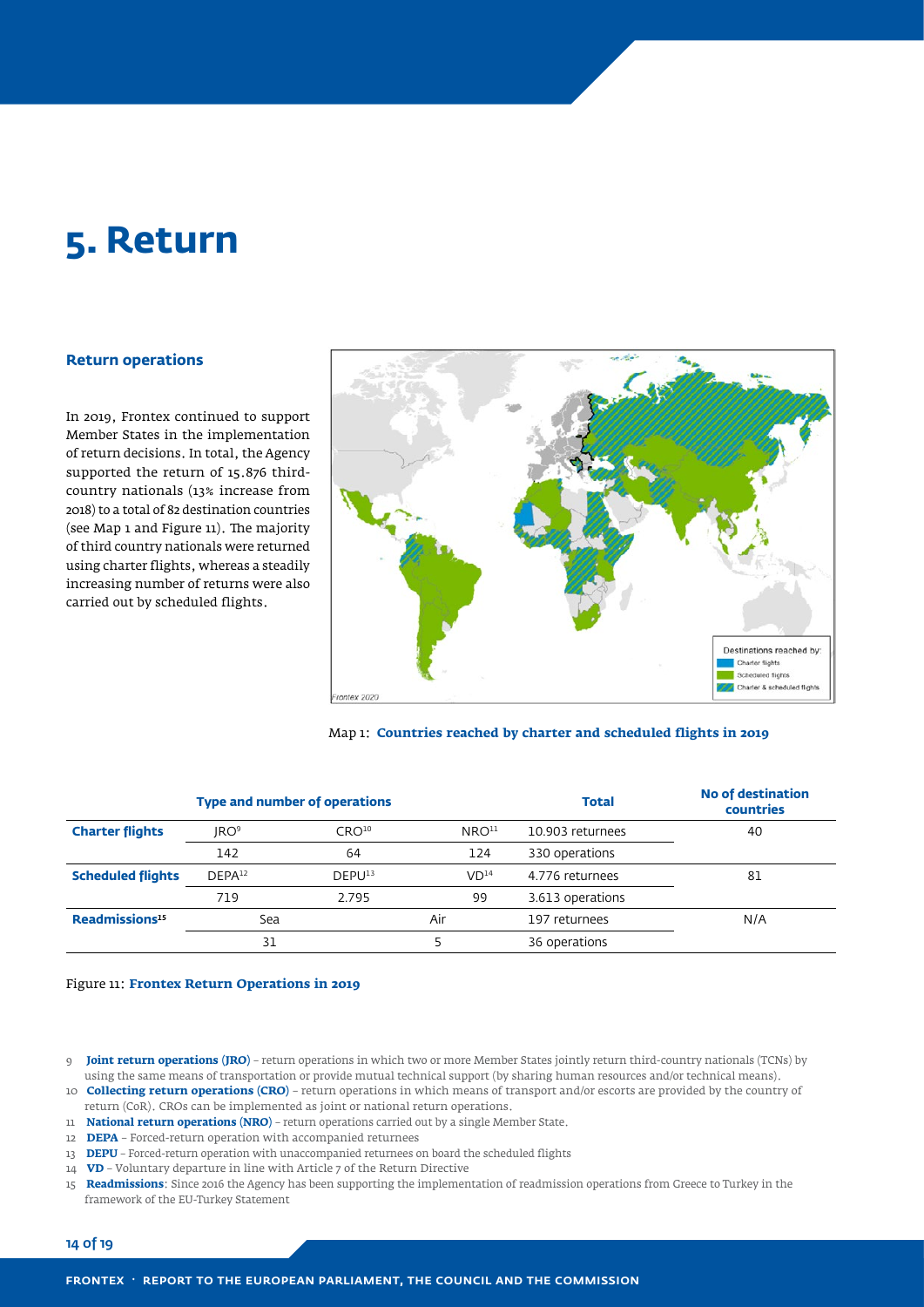

\* This designation is without prejudice to positions on status, and is in line with UNSCR 1244 and the ICJ Opinion on the Kosovo\* declaration of Independence.

Figure 12: **Number of returnees per third country by charter flight in 2019 – top 20**

In 2019, 330 return operations were organised by means of charter flights with Frontex support, returning 10.903 returnees and reaching 40 different third countries (see Figure 11). The vast majority of returns by charter flights was carried out to the Western Balkan countries, especially to Albania, where over 1/5 of all third country nationals were returned. The list of other frequent countries of return by charter flights includes Tunisia, Georgia, Nigeria and Afghanistan (see Figure 12).

Collecting return operations amounted to nearly 20% of all return operations by charter flights. In total, 2.403 returnees were returned in the course

of 64 collecting return operations to 5 countries of return. Almost 57% of returnees were returned to Albania and 32% to Georgia.

In relation to scheduled flights, the mechanism grew rapidly throughout 2019. A total of 4.776 third country nationals were returned by 25 Member States, in 3.613 flights to 81 destinations. In comparison with 2018, the number of third country nationals returned using scheduled flights more than tripled and the number of third countries of return reached increased by 65% (from 49 to 81). Returns by scheduled flights were most frequently carried out to Albania (15%),

Morocco (10%), Georgia (8%), Serbia (7%) and Ukraine (7%).

In line with the Regulation on the European Border and Coast Guard, the Agency has at its disposal a pool of forced-return monitors which includes experts who have been trained by the Agency and possess relevant expertise in fundamental rights. In 2019, 80% of all Frontex-coordinated return operations by charter flights had at least one monitor on board, which is a 13% increase compared to 2018. The Frontex Fundamental Rights Officer provided observations on the respect for fundamental rights with regard to all return operations.



\* This designation is without prejudice to positions on status, and is in line with UNSCR 1244 and the ICJ Opinion on the Kosovo\* declaration of Independence.

Figure 13: **Number of returnees per third country by scheduled flight in 2019 – top 20**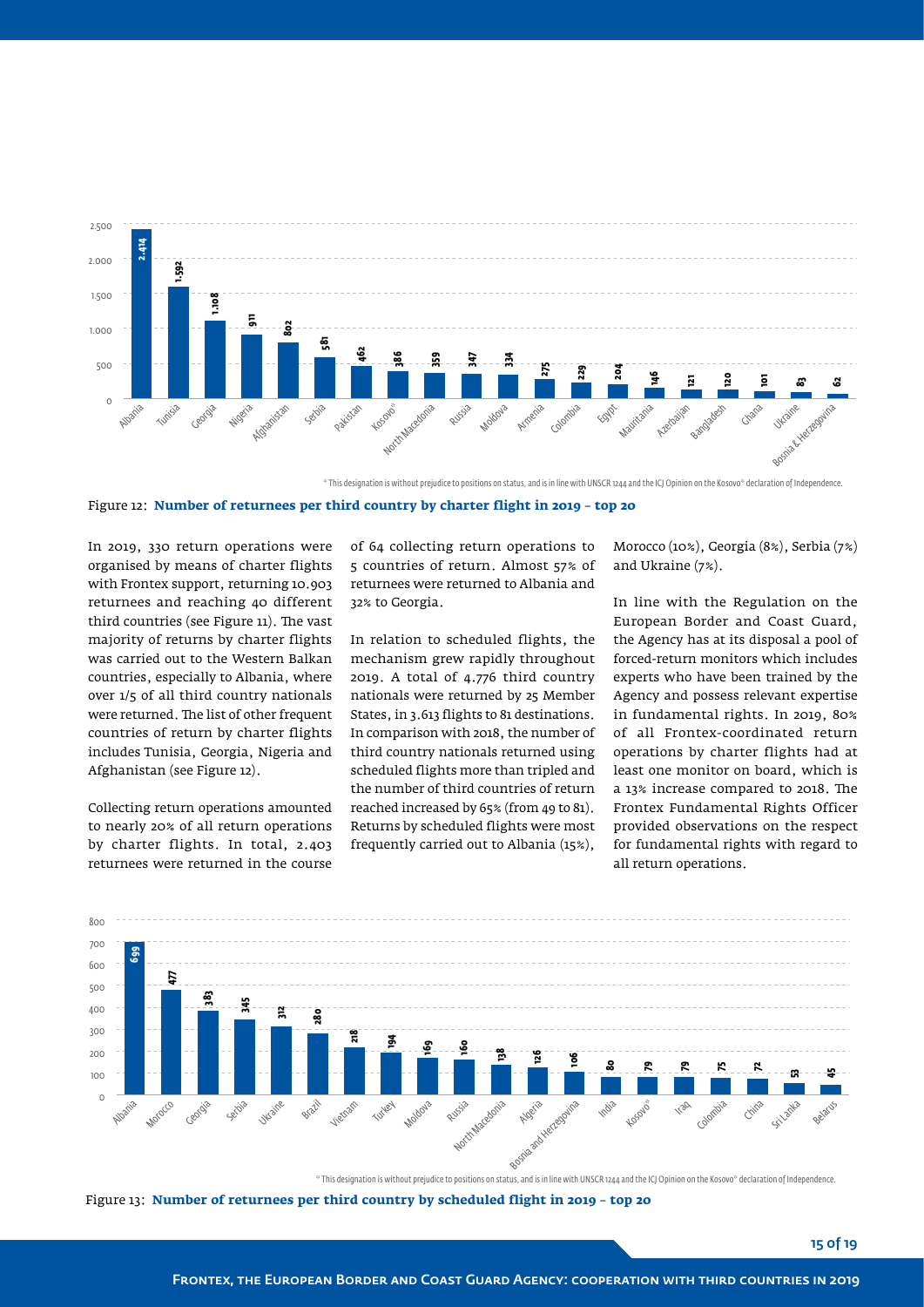<span id="page-15-0"></span>The Agency also continued to support the implementation of the EU-Turkey Statement by coordinating the deployment of human resources and providing technical assistance by chartering ferries, aircrafts and buses. In 2019, the Agency coordinated 36 readmission operations, which resulted in the readmission of 197 third country nationals from Greece to Turkey. The number of readmitted persons from Greece to Turkey decreased in the last year due to several factors, including an increased number of applicants for international protection, returnees filing multiple applications for international protection, and returnees absconding in greater numbers.

#### **Pre-return activities**

Cooperation with third countries on returns is essential to ensure the effectiveness of returns and, in particular, in the identification and documentation of migrants in the return process.

The Agency, within the merits of its expanded mandate in the field of return during the last 4 years, has been building synergies with various stakeholders and actively promoting the EU integrated approach on returns. Frontex provides tailored support in the operational implementation of EU return and readmission agreements and arrangements, thus contributing to the operational implementation of the Union's external policy on return and readmission.

In addition to the **familiarisation visits** to Frontex, a number of regular activities involving third country authorities are organised and supported by the Agency in the area of return. The aim is to facilitate Member States' efforts to implement their obligation to return the illegally staying third country nationals who are subject to an enforceable return decision, but also to support third country authorities to implement their international commitment. The Agency therefore works to support mutually trusted cooperation between Member States and third country partners. Owing to Frontex' expertise and knowledge in the area of return, Member States can request the Agency's support and presence in discussions with a specific third country Embassy on cooperation on returns.

In 2019, these activities included different types of activities. The Agency organised three **consular workshops** in the framework of EU readmission agreements and conducted a **mission** to Armenia to discuss the operational challenges that the country authorities were facing in the field of returns and identify possible ways for support. Frontex also organised 12 **identification missions** involving authorities from seven third countries and nine Member States and is supporting the use of videoconferencing identification tools with third countries and Member States, which is currently an activity managed by the EU-funded programme EURLO.

In addition to the regular activities, Frontex may also support third country partners in enhancing their knowledge and skills on return. For example, Frontex hosted Moldovan experts as observers in the Frontex-organised training on return-related matters, thus promoting EU standards in the field of return. Furthermore, in the course of 2019, Frontex made the necessary preparations for the transfer of the EUfunded EURLO programme to Frontex.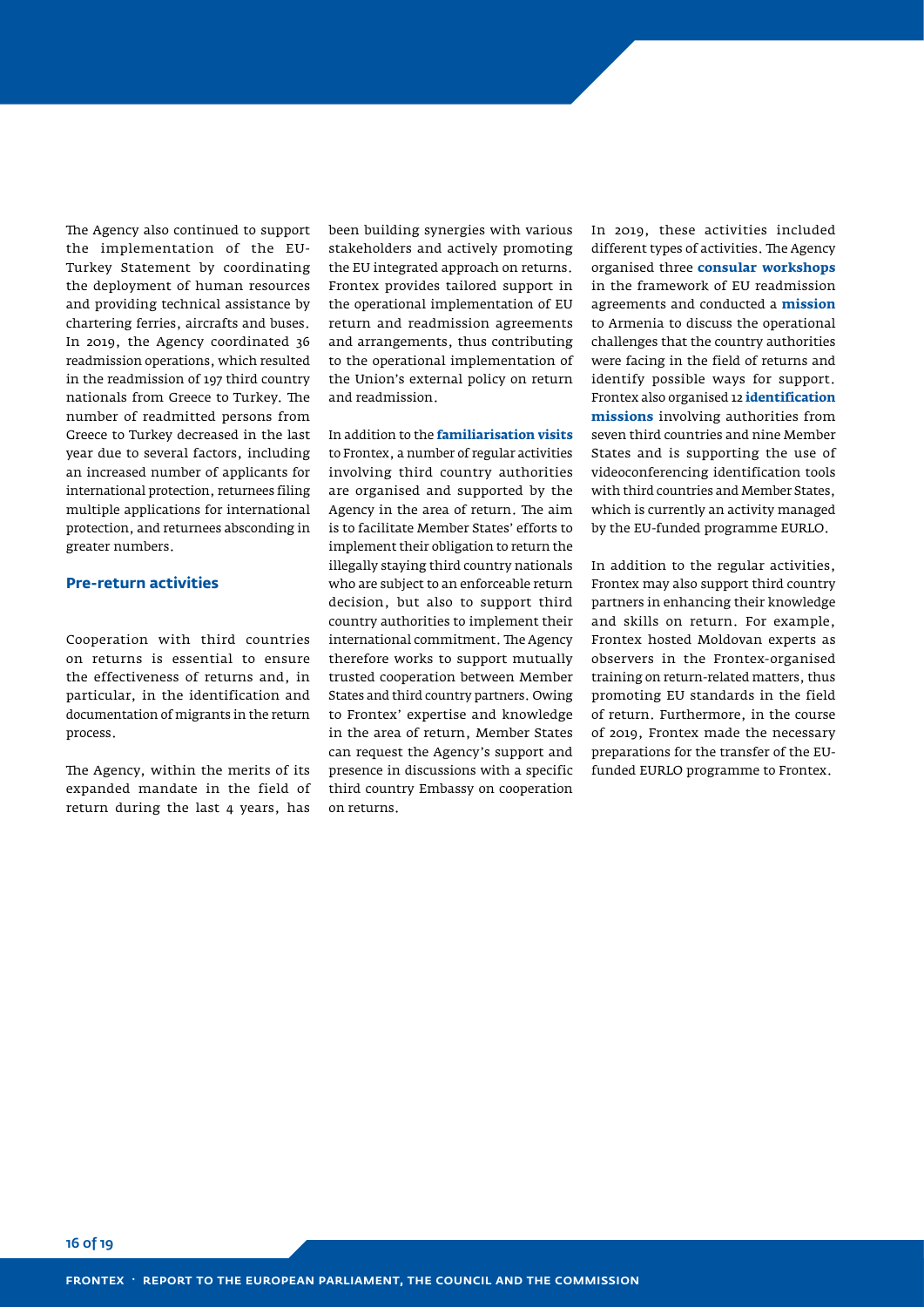## <span id="page-16-0"></span>**6.Promoting European IBM standards in third countries**

Frontex continues to provide capacity building support in third countries, namely in Africa, the Levant, the Western Balkans and Turkey, through three regional technical assistance projects funded by the European Commission and a number of Frontex funded initiatives.

**Africa and the Southern Neighbourhood**

In 2019, the Agency continued to implement the project "**Strengthening of Africa Frontex Intelligence Community (AFIC) as an instrument to fight serious cross-border crimes affecting Africa and the EU**"16. In the framework of this project, Frontex opened four new Risk Analysis Cells, namely in Ghana, Nigeria, Senegal and The Gambia. Three Operational Guidelines for the Risk Analysis Cells were also created together with the AFIC national authorities of Ghana, Niger and The Gambia. Furthermore, a Risk Analysis Training Guide was developed in French and 80 analysts from 16 AFIC countries were trained in risk analysis and border management. Frontex also conducted workshops and joint analytical field visit with the aim to consolidate the inter-agency information sharing among the AFIC network<sup>17</sup>.

- 16 Instrument Contributing to Stability and Peace,  $\varepsilon$ 4 million for the period 2017-2020.
- 17 Angola, Benin, Burkina Faso, Cameroon, Chad, Cape Verde, Democratic Republic of Congo, Djibouti, Egypt, Eritrea, Ethiopia, Ghana, Guinea, Ivory Coast, Kenya, Liberia, Libya, Mali, Mauritania, Morocco, Niger, Nigeria, Senegal, Sierra Leone, Somalia, South Sudan, Sudan, The Gambia and Togo.



Figure 14: **Risk Analysis Cell Senegal. Dakar, June 2019**

All these activities sought to increase the capacity of beneficiary countries to produce strategic and operational risk analysis. They were essential in setting up communication channels with these partner countries and represented the basis for better exchange of information on migration and cross border crime.

Following its launch in December 2018, Frontex carried-out the inception phase of the regional project for North Africa and the Levant, "**EU4Border Security**"18. Synergies were identified with partners for the organisation of a number of regional events, such as a workshop on countering terrorism at airport border checks and traveller risk assessment, in cooperation with the Royal Netherlands

18 European Neighbourhood Instrument- €4 million for the period 12/2018–12/2021. Marechaussee, the AIMC and the EUfunded CT-MENA project in Amsterdam. Other activities included a joint workshop on irregular migration and cross-border crime together with the AIMC and the CT-MENA project in Tunis, and a joint workshop on risk analysis and combating cross-border crime with AFRIPOL in Algiers.

**Western Balkans and Turkey**

In June, the Agency concluded the Phase I of the IPA II funded project "**Regional support to protection sensitive migration management in the Western Balkans and Turkey**"19, and kickedoff its Phase II, which will last until

<sup>19</sup> Phase I - €5.5 million for the period 2016- 2019; Phase II -€3.4 million for the period 2019-2021.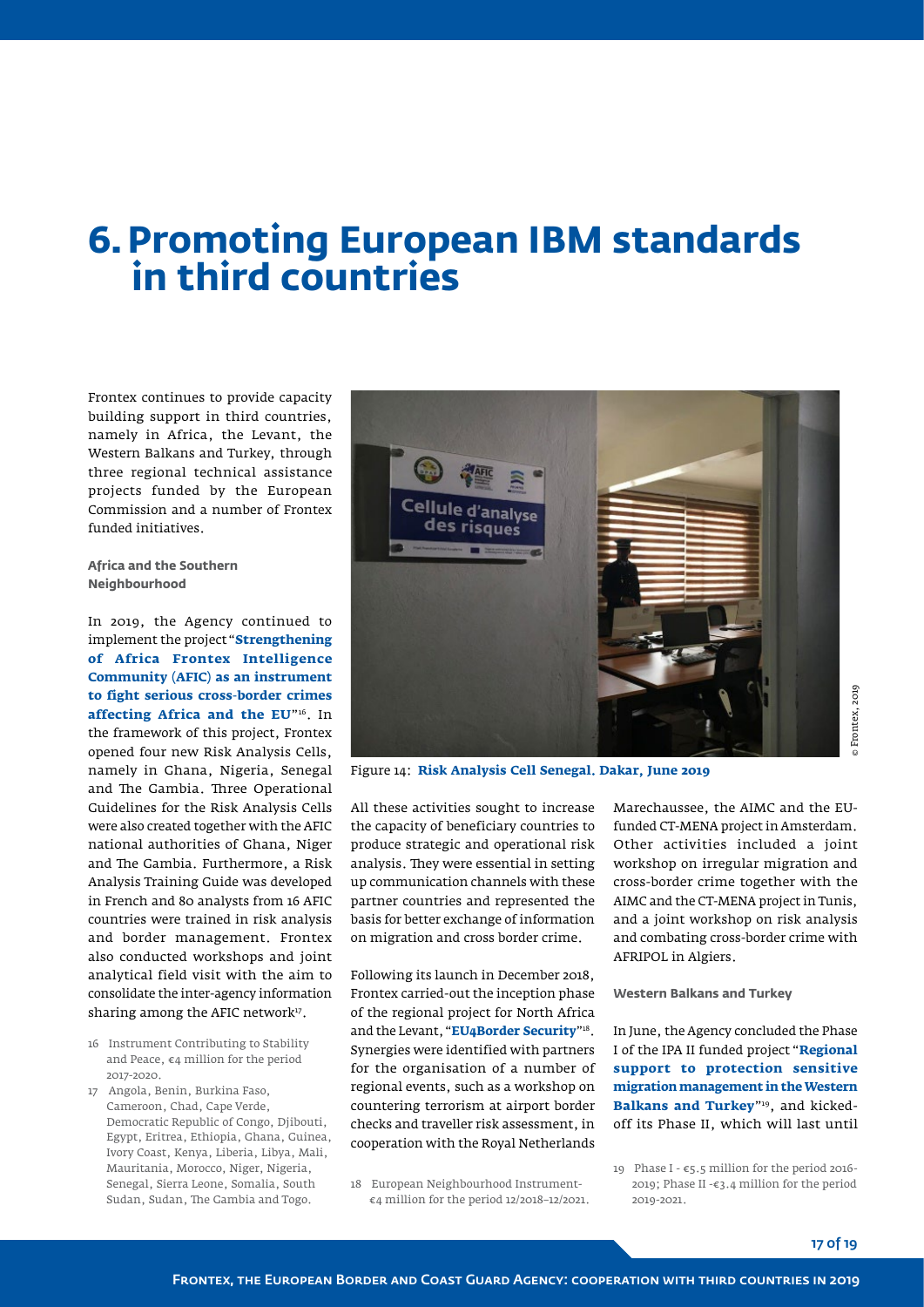July 2021. This project is implemented in cooperation with EASO, IOM and UNHCR. Its second phase is continuing to reinforce migration management capacities of the beneficiary countries in the areas of identification, registration, referral, asylum and return. As part of the project, the Agency provides support in the establishment of National Coordination Centres in the Western Balkans, and supports the development of national registration systems with the view to facilitate in the future their eventual interoperability with EURODAC in the context of the EU accession.

In view of EU accession prospects for the Western Balkan region, in addition to the technical assistance project, the Agency is also supporting partner authorities to develop ability to perform advance risk analysis on travellers, with a view to achieving future interoperability. Based on the needs expressed by the partners, in 2019 Frontex organised two study visits on advance information to the Netherlands and Germany. These visits aimed to offer Western Balkans' experts the opportunity to get hands-on experience on advance passenger information systems in the EU with a view to support the implementation of Advance Information systems at national level. Albania, Bosnia and Herzegovina, Kosovo\* and North Macedonia, attended both visits whereas Serbia attended the second.

Cooperation with third countries in the field of training was promoted through the **National Training Coordinators** and **Partnership Academies** network aimed to promote excellence in border and coast guard education. Associated Frontex Partnership Academies were established in 2019 in Albania and Ukraine and the network is expected to further grow. The development, translation and promotion of common core curricula and training courses for border guards remained a priority. Moreover, Frontex continued to support the International Training Centre at the Egyptian Police Academy (ITEPA) - an EUfunded project led by Italy and Egypt set to deliver a series of trainings to border police officers from 22 African countries. In the maritime domain, two **search and rescue workshops** were organised with participation of Moroccan and Ukrainian observers.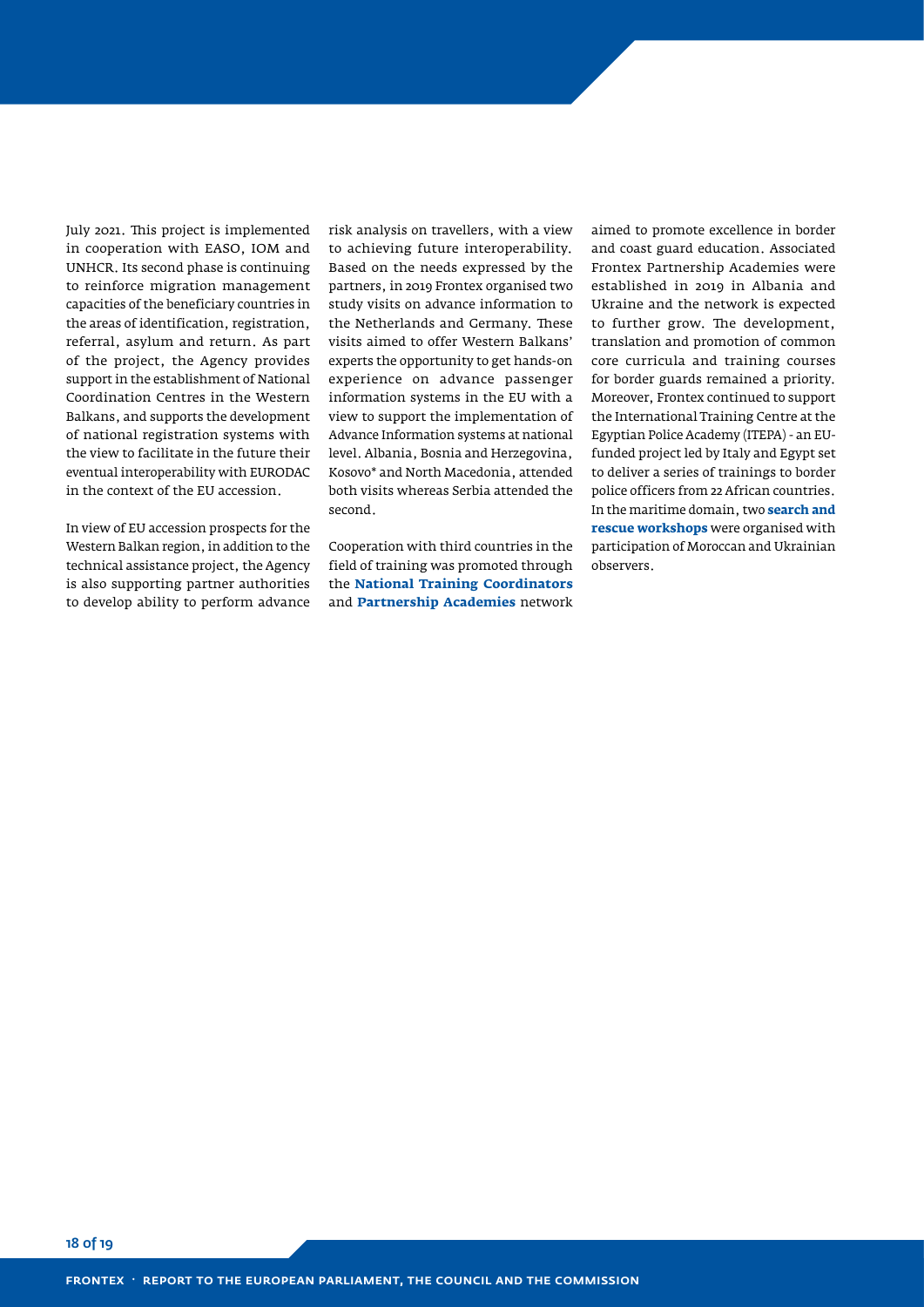### 19 of 19